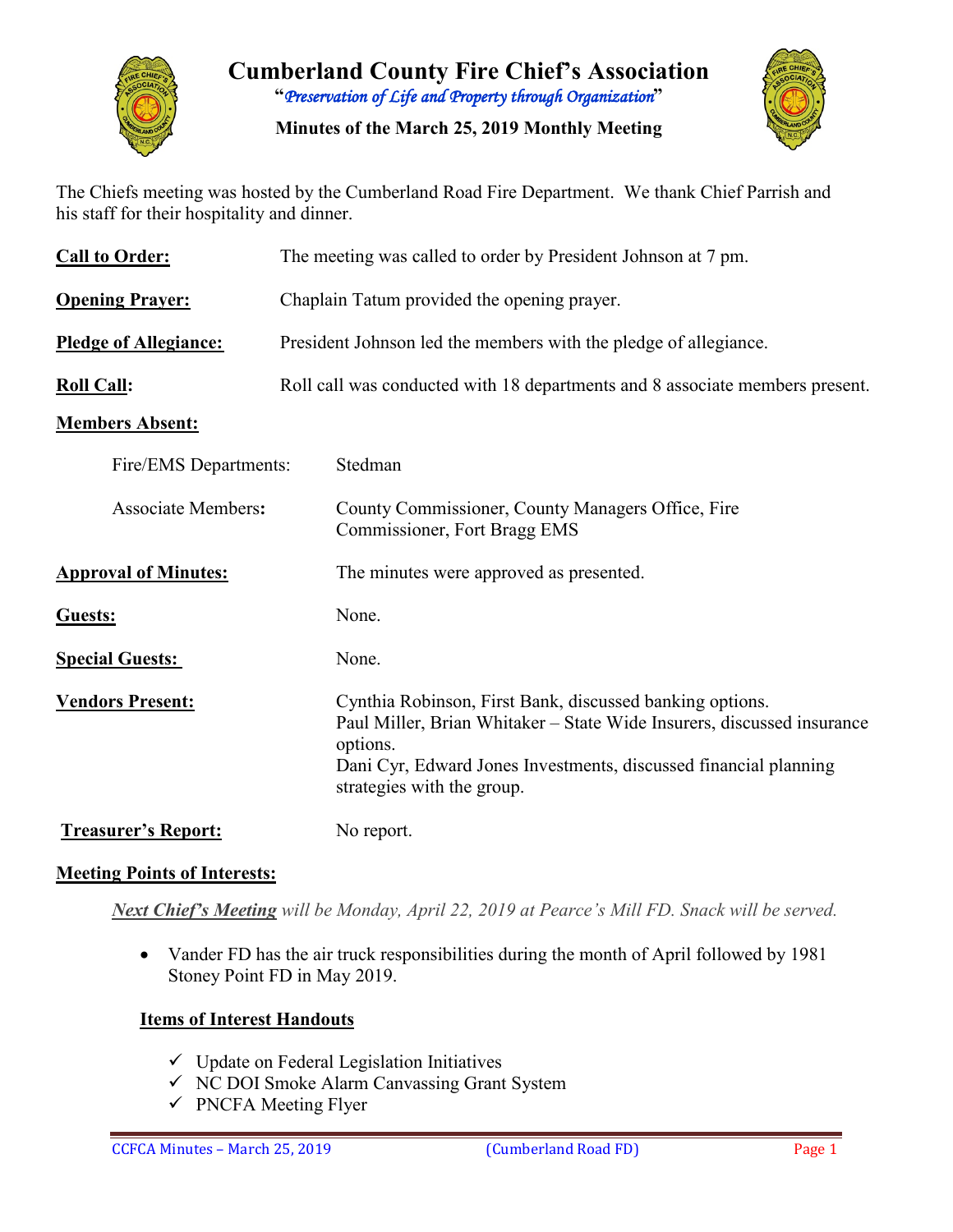- $\checkmark$  2018 NFIRS Data Required NLT 4-1-2019
- $\checkmark$  NFPA Public Education Lesson Plans Handout
- $\checkmark$  Fire Safety at your home away from home handout
- $\checkmark$  Fire Safety during Winter Storms Handout
- $\checkmark$  Greater Fayetteville Chamber Valor Awards Handout
- $\checkmark$  Thank You Note The family of Assistant Chief Phil Taranto

#### **OLD BUSINESS**

- 1. President Johnson stated that the new Command Bus will be on display at the April meeting. He will be working with the Communications Director to establish the dispatch card for same.
- 2. President Johnson reminded everyone about the Valor Awards Program scheduled for June 25, 2019 starting at 0730 hours at Manna Church on Cliffdale Road. He informed the chiefs that the deadline for award nominations is April 1, 2019 and there is still time to make nominations of deserving members within your organizations. He sent around a registration form to see who was planning to attend the breakfast, whereas the Chiefs Association will furnish two (2) breakfast tickets for each association partner agency. Selected award recipients will receive two courtesy ticket for themselves and one guest. Eighteen (18) association agencies have signed up to attend the Valor Breakfast.
- 3. President Johnson updated the members on the 1985 Seagrave Engine Company that is going to be donated to the CC Schools Fire Academy program. The apparatus is currently at Atlantic Emergency Solutions (AES) for some needed repairs. Once complete we will need to outfit the truck with some serviceable equipment and set up the donation ceremony.
- 4. President Johnson updated the members on the progress with the Caisson Unit restoration. Work on the apparatus has started. His staff is working on the apparatus as time permits but significant progress has already been made. The truck will require complete re-painting and customization for our intended purpose. We will place graphics and lettering on the truck minus a department name. A magnetic matching color and lettering scheme will be acquired for each partner agency so when utilizing the unit it will match the department's name. The apparatus is in great running condition and will serve our departments well into the future, if properly stored and taken care off.

#### **NEW BUSINESS:**

- 1. President Johnson congratulated Chief Hill on his selection as the Interim Fire Chief for the City of Fayetteville.
- 2. President Johnson reminded everyone that there will be an open house for the new building purchased by Cumberland County for the new county Emergency Operation Center (EOC) as well as a proposed 9-1-1 Communication Center. The almost 18,000 square feet building formerly occupied by the United States Army offers many essential infra-structure features needed for both an EOC and a community 9-1-1 communication center. There is some required re-modeling of the facility prior to occupation. Emergency Services will open the building on Saturday April 6, 2019 from noon (12 pm) until complete for any of our association members to tour the facility. Lunch and snacks will be available for those who have signed up to attend.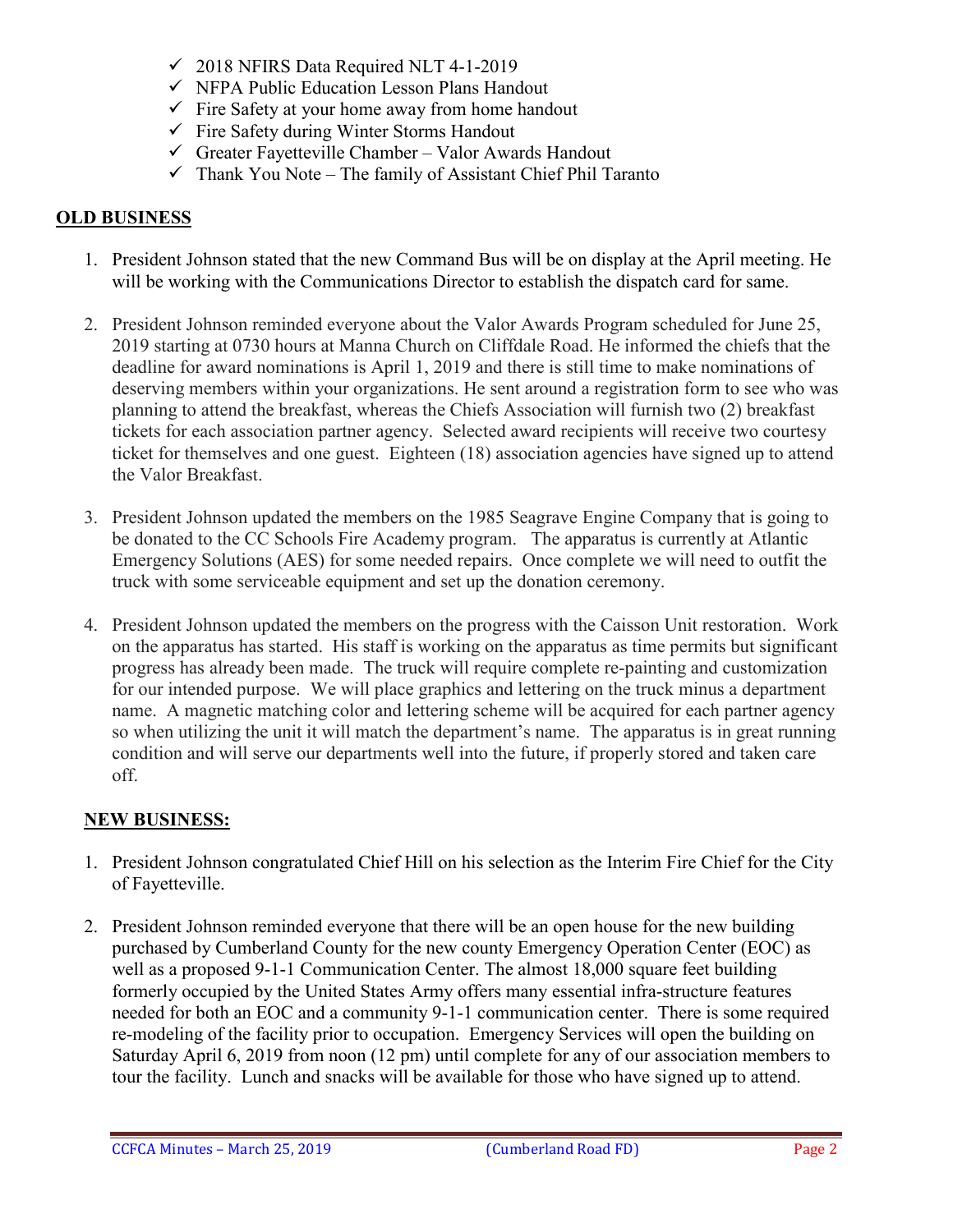- 3. President Johnson reminded the members that we have access to the National Fire Protection Association (NFPA) subscription service. We have a multi user license with up to ten (10) log INS at the same time. The NFPA offers tremendous amenities to our members. Anyone that lost or forgot our log in information please call or email President Johnson.
- 4. President Johnson discussed the upcoming Federal Legislation that would allow the State to open up its retirement membership for local fire departments to join. Currently only a hand full of volunteer departments are part of the North Carolina State local Retirement System with federal legislation being introduced to clear the path to join the retirement system. Please contact your federal representatives both in the house and senate to support this critical legislation.
- 5. Adam Johnson gave an overview of the accreditation model that the 911 center is seeking to obtain along with the requirements and personnel needed for the steering committee. A total of two (2) committees will be formed with membership from our association required. A dispatch steering committee and a dispatch review committee. The next meeting of the steering committee will be on Thursday April 18, 2019 at 10 am in the county EOC. The next dispatch review committee meeting will be announced at a later date. Please contact President Johnson if you want to serve on either committee. Adam, has requested 3 members on each committee.

# **COMMITTEE REPORTS:**

## **ID CARD/TECHNOLOGY COMMITTEE**

- **FYI.** Fire Chiefs are required to send a signed letter or memo with a firefighter requesting an ID Card. For any questions or an appointment contact 424-0694 or e-mail at [cjohnson.spfd@gmail.com](mailto:cjohnson.spfd@gmail.com)
	- President Johnson asked the members to please recycle or return the clips used for our ID Cards. These clips are extremely expensive and we need to reuse them as much as possible in order to hold down costs. So when members leave a department do not give the ID Tags and clips to the departing member, instead take up the clips.

#### **FIRE PREVENTION/EDUCATION COMMITTEE** E-Mail: JEveritte@ci.fay.nc.us

 Chief McLamb stated that he is organizing a Cape Fear Region of Fire Code Officials and Public Educators to discuss issues relating to the prevention aspects in the area.

# **STANDARDS & POLICY COMMITTEE** A/C Kevin Murphy (SPFD # 13) Chairperson,

E-Mail: [kmurphy1903@gmail.com](mailto:kmurphy1903@gmail.com)

• No report (Current Active Shooter training assessment sheet was placed in each Chiefs meeting packet)

**MEMORIAL COMMITTEE** Chief R. Marley (Pearce's Mill) Chairperson, E-Mail: [pmfd0301@nc.rr.com](mailto:pmfd0301@nc.rr.com)

 $\triangleright$  Chief Marley stated that the committee in the near future will start discussions about moving the current memorial to the new regional FTCC Fire & Rescue Training Center on Tom Starling Road.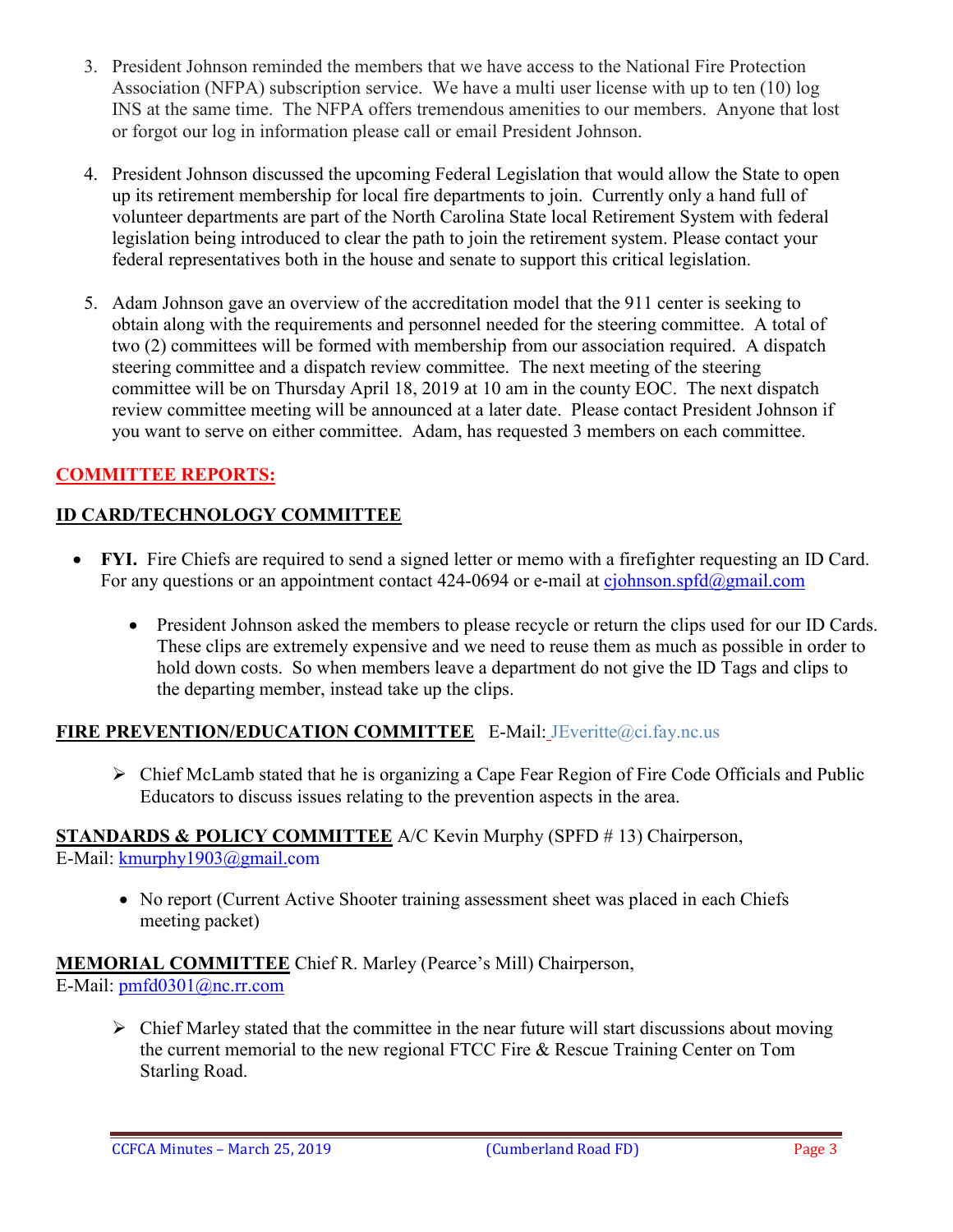## **AUTOMATIC AID/MUTUAL AID COMMITTEE** Chief Joe Marsh (GCFD # 24) Chairperson,

E-Mail: [gcfd24@nc.rr.com](mailto:gcfd24@nc.rr.com)

 $\triangleright$  No Report

**FINANCE COMMITTEE** Deputy Chief Freddy Johnson Jr. (Stoney Point) Chairperson, E-Mail: [spfd1302@nc.rr.com](mailto:spfd1302@nc.rr.com)

 $\triangleright$  No report.

**RESCUE COMMITTEE** Deputy Chief Hank Harris (Cotton FD) Chairperson, E-Mail: [cfd402@nc.rr.com](mailto:cfd402@nc.rr.com)

• No report.

**COMMUNICATIONS /DISPATCH STEERING / AVL COMMITTEE** Chief Chuck Hodges (Hope Mills FD), Chairperson, E-Mail: clhodges@townofhopemills.com

• Chief Hodges informed the membership that a committee meeting will be scheduled next month and he will inform everyone via email.

**KNOX BOX COMMITTEE** - Emergency Management Officer Gene Booth (Emergency Services) Chairperson, E-Mail: [wbooth@co.cumberland.nc.us](mailto:wbooth@co.cumberland.nc.us)

• No Report

**FIREHOUSE STEERING COMMITTEE** – Fire Chief T. J. McLamb (FFD) Chairperson, E-Mail: [tmclamb@ci.fay.nc.us](mailto:tmclamb@ci.fay.nc.us)

• No Report

**NC WORKFORCE SOLUTION GRANT – COMMITTEE** – Fire Chief Justin Nobles (SVFD # 23) Chairperson. E-Mail: [Jnobles@stedmanfire.com](mailto:Jnobles@stedmanfire.com)

• No report.

**JOINT INCIDENT / DISASTER RESPONSE COMMITTEE** – Assistant Fire Chief Richard Bradshaw (VFD) Chairperson, E-Mail: [rbradshaw1@nc.rr.com](mailto:rbradshaw1@nc.rr.com)

• Chief Bradshaw discussed that the committee is organized and has looked at a needs assessment and way forward. They feel that the primary need is to establish liaison positions at the respective Unified Command Post's.

#### **ASSOCIATE MEMBERS REPORT**

**COUNTY MANAGERS OFFICE** – Assistant County Manager Tracy Jackson E-Mail: [tjackson@co.cumberland.nc.us](mailto:tjackson@co.cumberland.nc.us)

CCFCA Minutes – March 25, 2019 (Cumberland Road FD) Page 4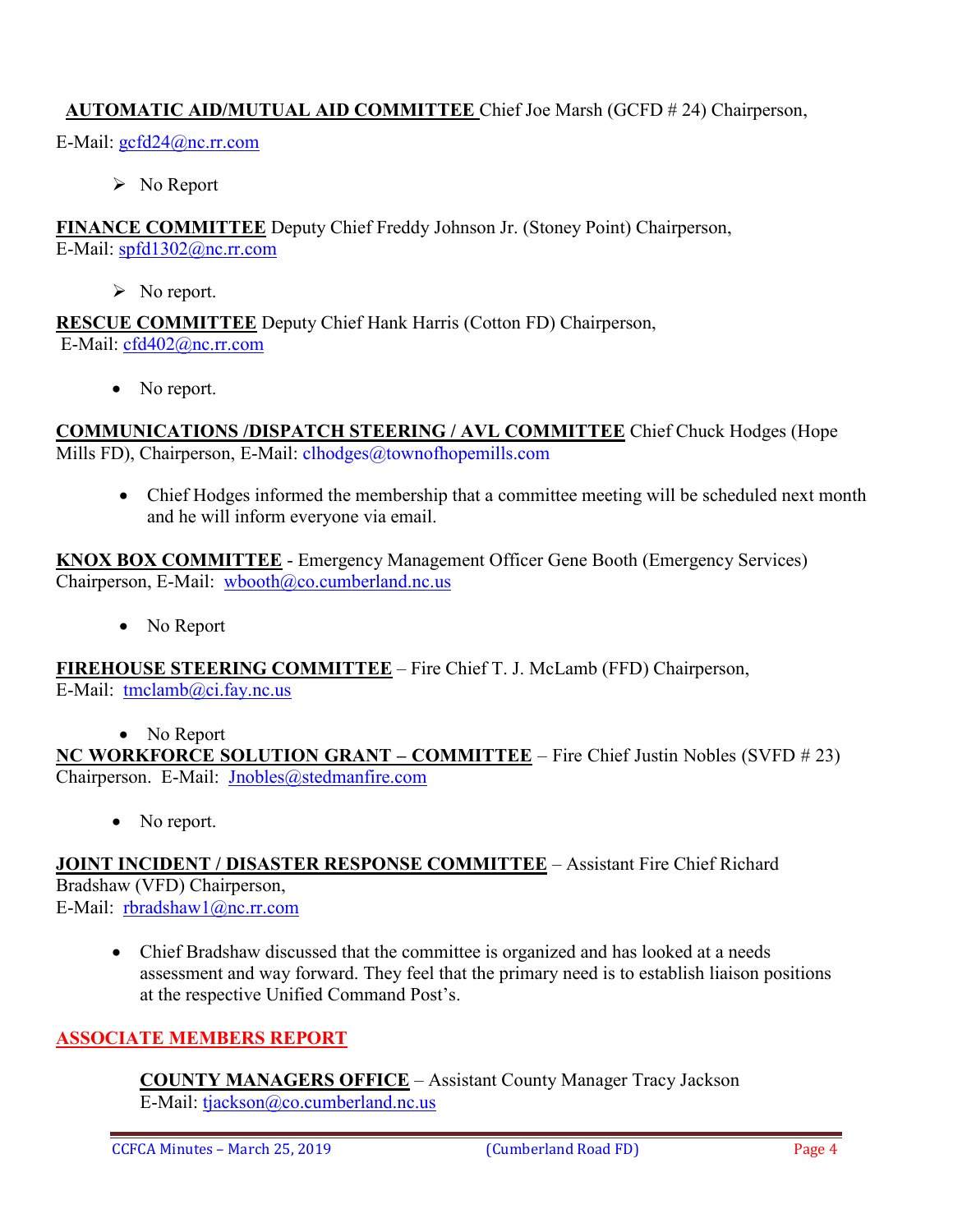• No report.

**EMERGENCY SERVICES DIRECTOR/ ECC-911 (**Gene Booth, Director), E-Mail: [gbooth@co.cumberland.nc.us](mailto:gbooth@co.cumberland.nc.us)

• No Report.

**EMS DIRECTOR:** Brian Pearce, Director E-Mail: bpearce@capefearvalley.com

• No report.

**HAZMAT:** AC Robert Brinson, FFD - POC telephone for HAZMAT is 584-9550, E-Mail: [rbrinson@ci.fay.nc.us](mailto:rbrinson@ci.fay.nc.us)

• Assistant Chief Brinson reported that he is looking into some training classes with Pipeline Company in an effort for the local firefighters to have a better understanding of the pipeline operations.

**FORESTRY DISTRICT** Craig Gottfried, County Ranger, E-Mail: [craig.gottfried@ncagr.gov](mailto:craig.gottfried@ncagr.gov)

• No report.

**FTCC** Steve Drew, E-Mail: [drews@faytechcc.edu](mailto:drews@faytechcc.edu)

• No report.

**SHERIFF'S OFFICE** Sheriff Wright (Sr. Sgt. Steven Hodges – ATF)

• No report.

**FAYETTEVILLE POLICE –** Police Chief Gina Hawkins, Email ghawkins@ci.fay.nc.us (Captain Jay Devane) [jdevane@ci.fay.nc.us](mailto:jdevane@ci.fay.nc.us)

• No report

**NC HIGHWAY PATROL** – Major Freddy Johnson Jr. SHP Special Operations. E-Mail: [Freddy.johnson@ncdps.gov](mailto:Freddy.johnson@ncdps.gov) or Sergeant S. Johnson SHP Raleigh Training Center E-Mail [sean.johnson@ncdps.gov](mailto:sean.johnson@ncdps.gov)

No report.

#### **COUNTY COMMISSIONERS** Fire Commissioner Marshall Faircloth

No report.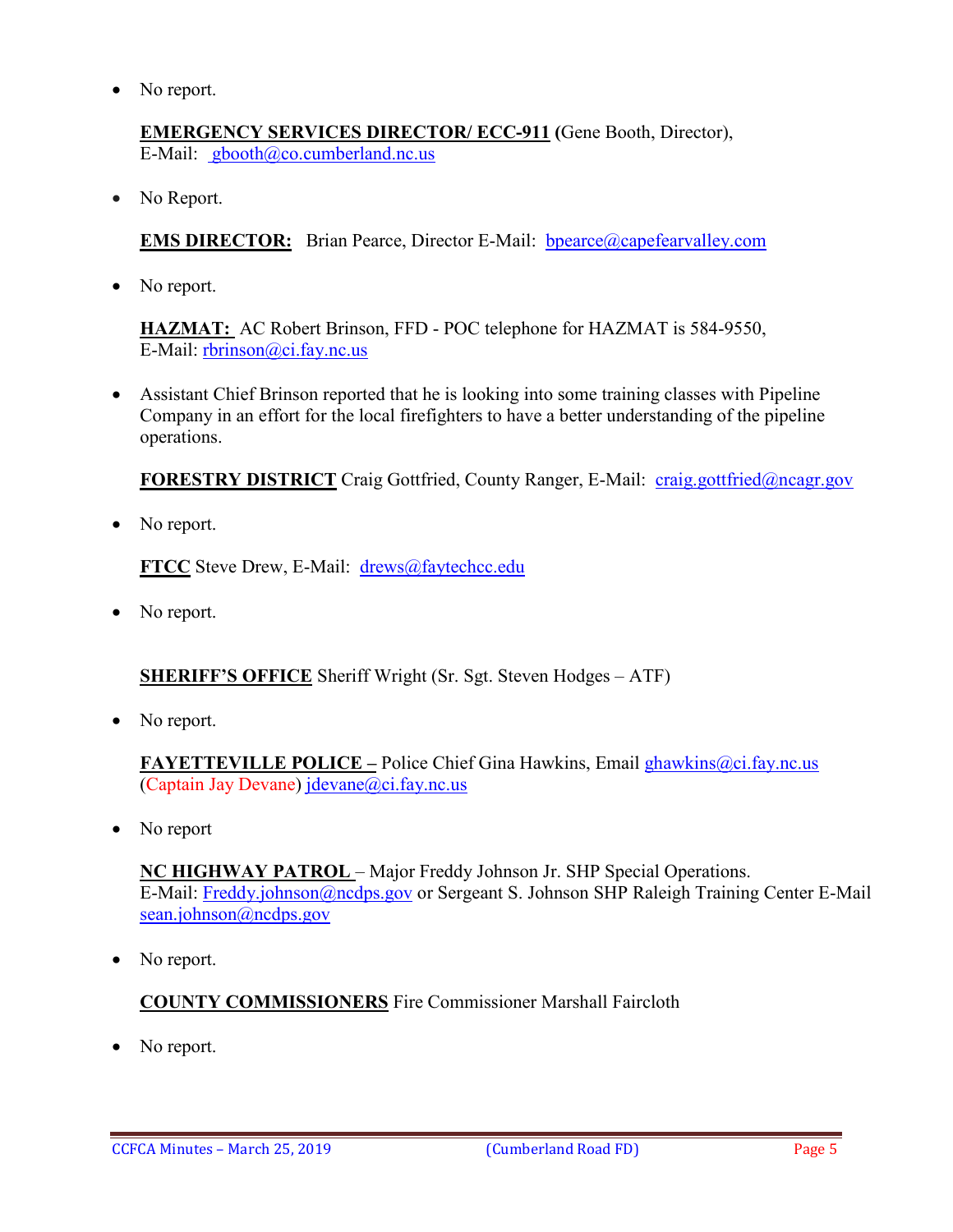#### **FOR THE GOOD OF THE ASSOCIATION:**

• President Johnson stated the Bethany Fire Department is having a BBQ plate sale this Saturday on March 30<sup>th</sup> starting at 11 am until at the Fire Department. Please support their fund raising effort.

**ADJOURNMENT:** A motion was made to adjourn by Assistant Chief Dove and seconded by Chief Brock. The meeting was adjourned at 2040 hours.

Respectfully Submitted By:

*Freddy l. Johnson Sr. Mark A. Melvin*

Freddy L. Johnson Sr., CFO Mark A. Melvin, CFO Fire Chief / President Fire Chief / Secretary

**Enclosures - 1**

1. Roll call